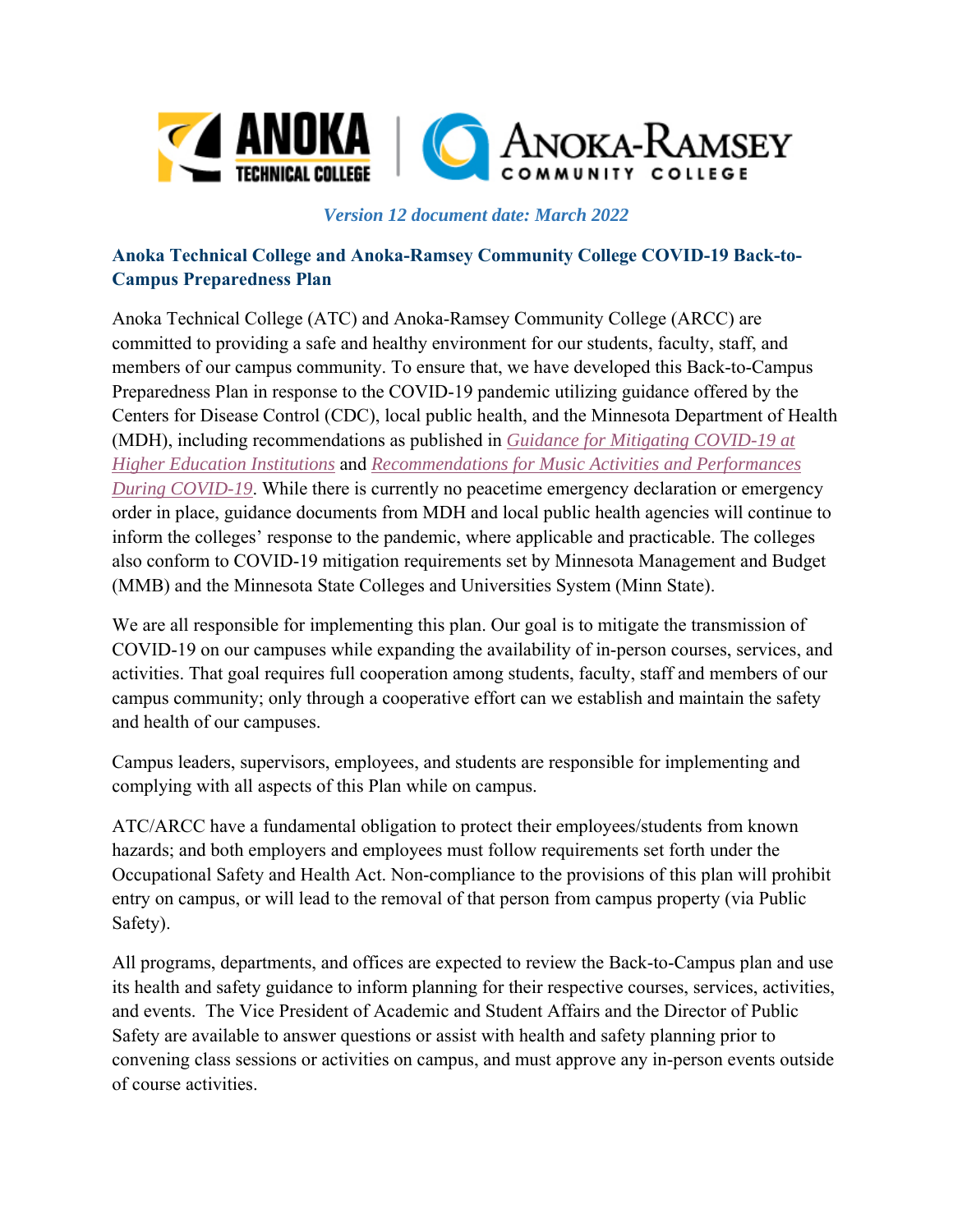

This Preparedness Plan encompasses the Centers for Disease Control and Prevention (CDC) and Minnesota Department of Health (MDH) guidelines and federal OSHA standards related to COVID-19 and addresses:

- Vaccination;
- Masking/Face Coverings;
- Hygiene and respiratory etiquette;
- Engineering and administrative controls for social distancing;
- Housekeeping cleaning, disinfecting and decontamination;
- Prompt identification and isolation of sick persons;
- Engagement in contact tracing, access to testing, and surge planning;
- Communications and training that will be provided to managers and workers; and
- Management and supervision necessary to ensure effective implementation of the plan.

## **Vaccination**

Vaccination is the best precaution we have against COVID-19 transmission, variant spread, and severe illness, hospitalization and death due to COVID-19. Effective September 8, 2021, **all state employees, including employees of Minnesota State Colleges and Universities, are required to show proof of full vaccination against COVID-19 or be tested at least weekly,**  per MMB Policy #1446 *COVID-19 Proof of Vaccination and Testing*. This applies to anyone working on-campus, and to teleworkers who want to access campus for more than 10 minutes or provide agency services outside of their home. COVID-19 vaccines are not currently required for all students, though students may be required by external entities to be vaccinated (e.g. clinical sites). All students are **highly encouraged** to complete a COVID-19 vaccination series as soon as possible, including booster doses when eligible. Those who are up-to-date with COVID-19 vaccinations are at far lower risk of contracting the virus and of experiencing severe illness. "Upto-date" means fully-vaccinated **and** having received a booster dose when eligible (for most individuals, this is 5 months after completing the initial vaccine series). "Fully vaccinated" means at least 14 days after receiving the second dose of the Pfizer or Moderna vaccine, or at least 14 days after receiving the single dose of the Johnson and Johnson vaccine. Booster doses of Pfizer and Moderna are available to fully-vaccinated individuals ages 12 years and up, who are least five months out from their second dose of Pfizer or Moderna, or at least two months out from their single Johnson and Johnson dose.

Information, data, and guidance for COVID-19 vaccine in Minnesota can be found at https://www.health.state.mn.us/diseases/coronavirus/vaccine/index.html. Individuals can also find vaccine locations and access the Vaccine Connector tool at State of Minnesota: COVID-19 Vaccinations. The colleges may partner with county or health care entities to provide COVID-19 vaccination clinics at Anoka Tech and Anoka-Ramsey campus locations, and will share information about these opportunities with students and employees.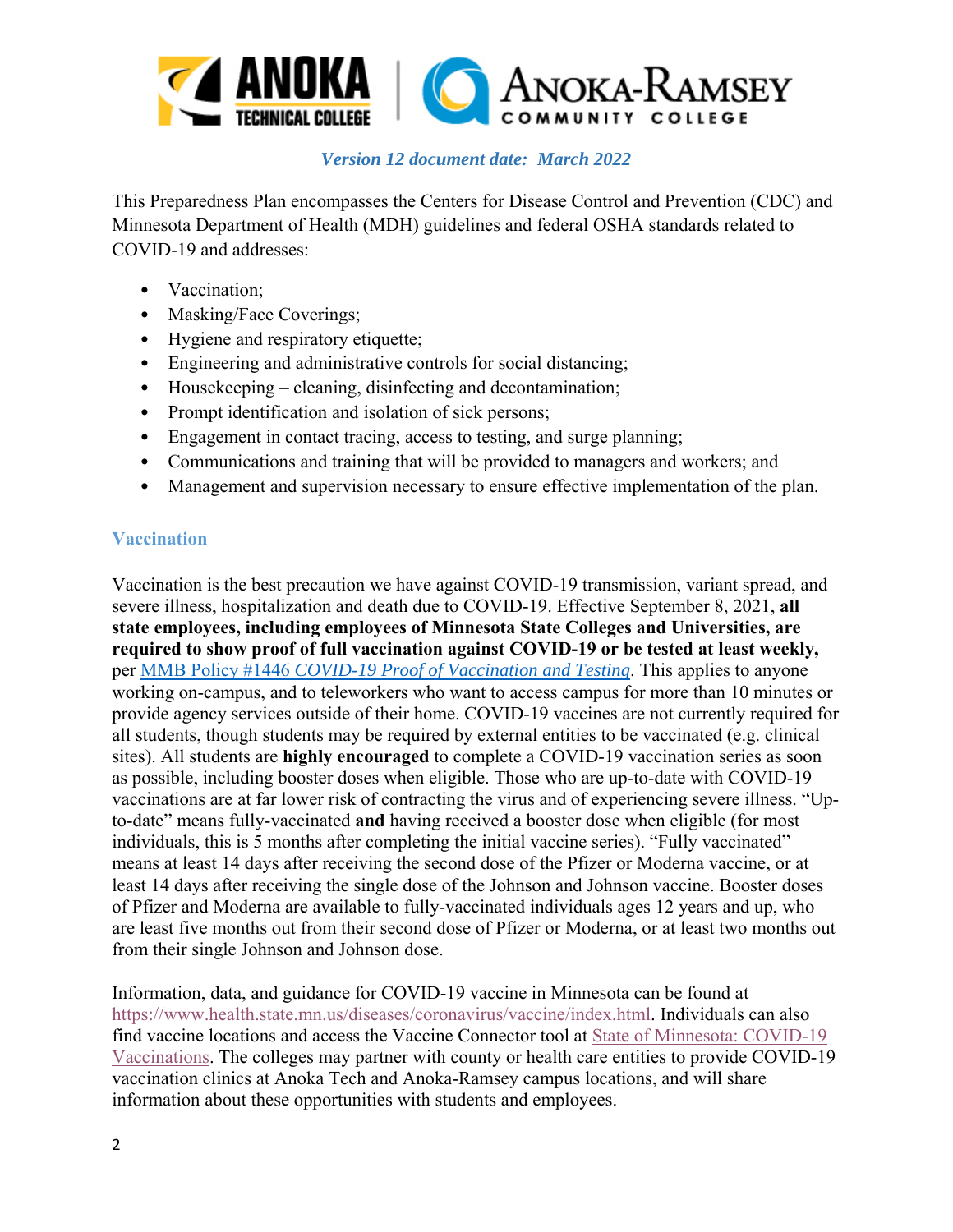

## **Screening Students and Employees for COVID-19 to Participate in In-Person Campus Activities**

**Purpose:** This section provides a framework for self-screening students, faculty, staff, and others for symptoms of COVID-19 before they participate in in-person, face-to-face activities on campus. These activities include academic instruction in classrooms and labs; service and support to students, employees and other community members; and meetings, events, activities, athletics, and performances.

**General:** Screening students, faculty, staff, and other community members is to mitigate continued spread of COVID-19 in the community while enabling the safe and effective delivery of academic programs, support services, and other activities and programs. The screening includes three elements:

- o Pre-Activity Communication,
- o Face to face, On-Site/Day-Of Self-Screening, and
- o Follow-Up.

These activities have been coordinated in consultation with the Minnesota Department of Health. Employees and students should self-monitor for signs and symptoms of COVID-19, whether or not they are fully vaccinated.

The following procedures are being used to screen individuals for symptoms prior to entering the campus, and for employees and students to report when they are sick or experiencing symptoms.

**Step 1: Self-Monitoring.** This is continuous. Employees and students have a responsibility to monitor their own health during this pandemic period, and report to their supervisor (employees) or Public Safety (students) when they feel sick or have COVID-19 symptoms, such as fever, cough, shortness of breath, chills, fatigue, new congestion or runny nose, nausea/vomiting, headache, muscle pain, sore throat, or loss of taste or smell.

Reporting to your primary healthcare provider is advisable, and in some cases you may be asked to by your healthcare provider to get tested for COVID-19. Other means of notification include the **Minnesota COVID-19 helpline at 651-297-1304 or 1-800-657-3504**, websites, County Public Health or MDH. If you are sick, staying home is important; but always follow-up with your healthcare provider for guidance.

## **Step 2: Reporting COVID-19 Cases and Exposure**

Contact Public Safety at COVID19.Health@anokaramsey.edu or COVID19.Health@anokatech.edu if: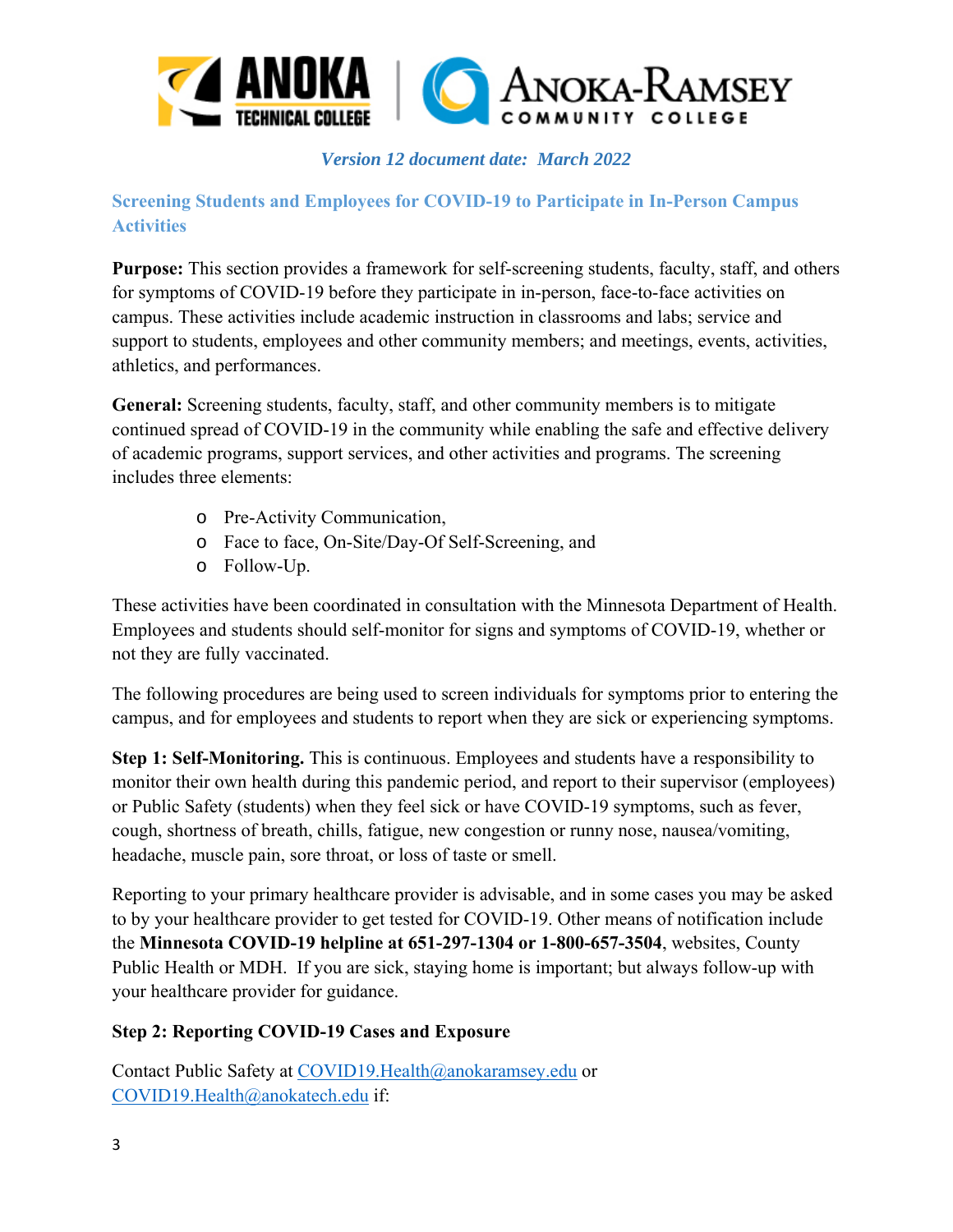

- You or someone in your household tests positive for COVID-19;
- A student reports a positive test to you;
- You have knowledge of a potential exposure on campus;
- You know of a potential exposure in a classroom setting or at an organized event (In this case, **contact your dean or supervisor, in addition to Public Safety**); **OR**
- You have questions on self-monitoring or reporting.

Confirmed cases of COVID-19 **MUST** be reported to Public Safety, as the college is required to report cases of COVID-19 to the Minn State COVID-19 Dashboard, and in some cases, to the Minnesota Department of Health (MDH).

### **Definitions/general guidance:**

**Quarantine:** When someone who is not sick stays in one place away from others. The person stays away because they spent time close to someone with the disease and are not vaccinated (or are otherwise recommended to quarantine). They wait to see if they get sick, too. They stay away from others because people can give the disease to each other before they show signs of being sick.

**Isolation:** When someone with signs of the disease stays in one place away from others. The person cannot give the disease to someone else during the time the person stays away from others. People can give the disease to each other before they show signs of being sick. People who stay away from others after they feel sick may already have given the disease to others.

#### **Possible Scenarios:**

1. You reported that you were in close contact with someone with confirmed COVID-19 (like a person in your household), but you are NOT sick. Self-monitor for 14 days for any symptoms of COVID-19, and test 3-5 days after close contact, whether or not you are vaccinated. If you are not fully vaccinated, quarantine; contact your healthcare provider and stay home, separate yourself from others in your household, and do not share anything (e.g., utensils, phone). Employees should contact HR, and students should contact Public Safety for reporting, follow-up and guidance on duration and conditions of quarantine.

Whether or not you are fully vaccinated, if you become sick (fever, cough, shortness of breath, chills, headache, muscle pain, sore throat, or loss of taste or smell), stay home and test for COVID-19 or contact your healthcare provider for further guidance.

2. You report that you are sick with COVID-19 symptoms such as fever, cough, shortness of breath, chills, headache, muscle pain, sore throat, or loss of taste or smell, but have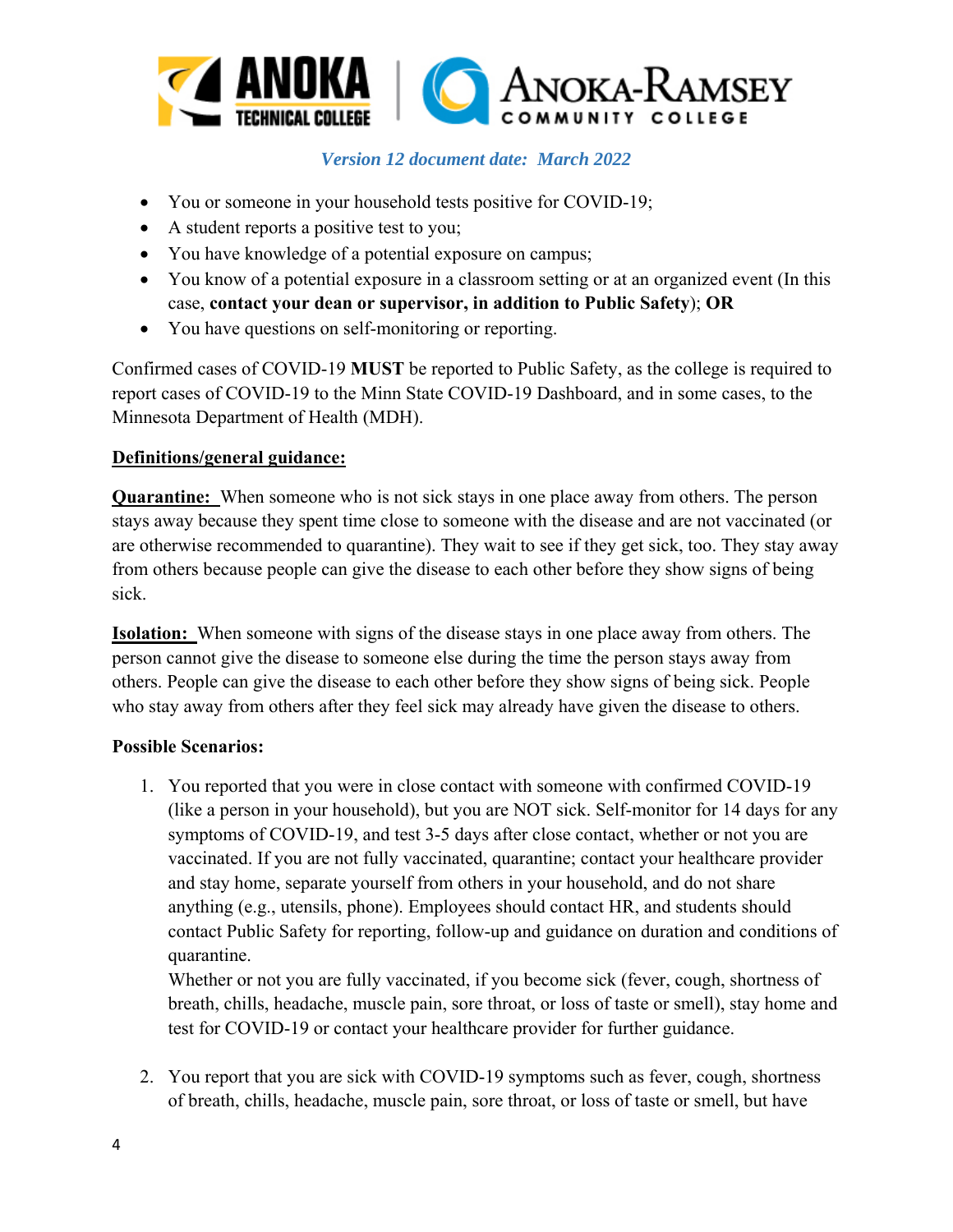

NOT been tested for COVID-19; OR your health care provider told you that you have COVID-19 (based on a lab test or symptoms).

- Stay home; isolate this is true whether or not you have been fully-vaccinated.
- Separate yourself from others in your household, do not share anything (e.g. utensils, phone) and stay at home for at least: 5 days, and for 24 hours with no fever (without fever reducing medicine) and improvement of respiratory symptoms (cough, shortness of breath) whichever is longer. If you have COVID-19, but no symptoms, stay home for at least 5 days from your last positive test. The college highly encourages employees and students to test negative on a rapid antigen test prior to ending isolation. Public Safety can advise individuals on when to end isolation on a case-by-case basis.
- Work from home if you can.
- If you have a positive COVID-19 test or diagnosis, contact your supervisor (employees) and Public Safety (for both employees and students).

Employee guidelines for returning to the workplace: Notify your supervisor and determine work options. Follow isolation guidance above.

**Step 3: Complete self-screening checklist prior to entering campus buildings.** All individuals entering campus must review self-screening checklist prior to entry. Health screening questions will be posted at entry, along with directives to not enter the building if you are sick, or have symptoms of COVID-19. It is the responsibility of individuals coming to campus to review these questions and to not enter campus if their answers direct them to stay home.

If an individual becomes sick during the day, they should leave campus immediately, or stay in the isolation room until they are able to exit campus.

NOTE: It is also important to remind students and staff that if a person feels sick for any other reason, they should stay home until those symptoms subside. This is consistent with general recommendations of staying home when sick.

**Step 4. Follow-Up:** At the conclusion of in-person, face-to-face activities students and employees should:

- Wash their hands with soap and water for at least 20 seconds before leaving the area or building.
- Monitor their health, and report any COVID-related symptoms to their faculty or supervisor, and seek medical attention as symptoms warrant.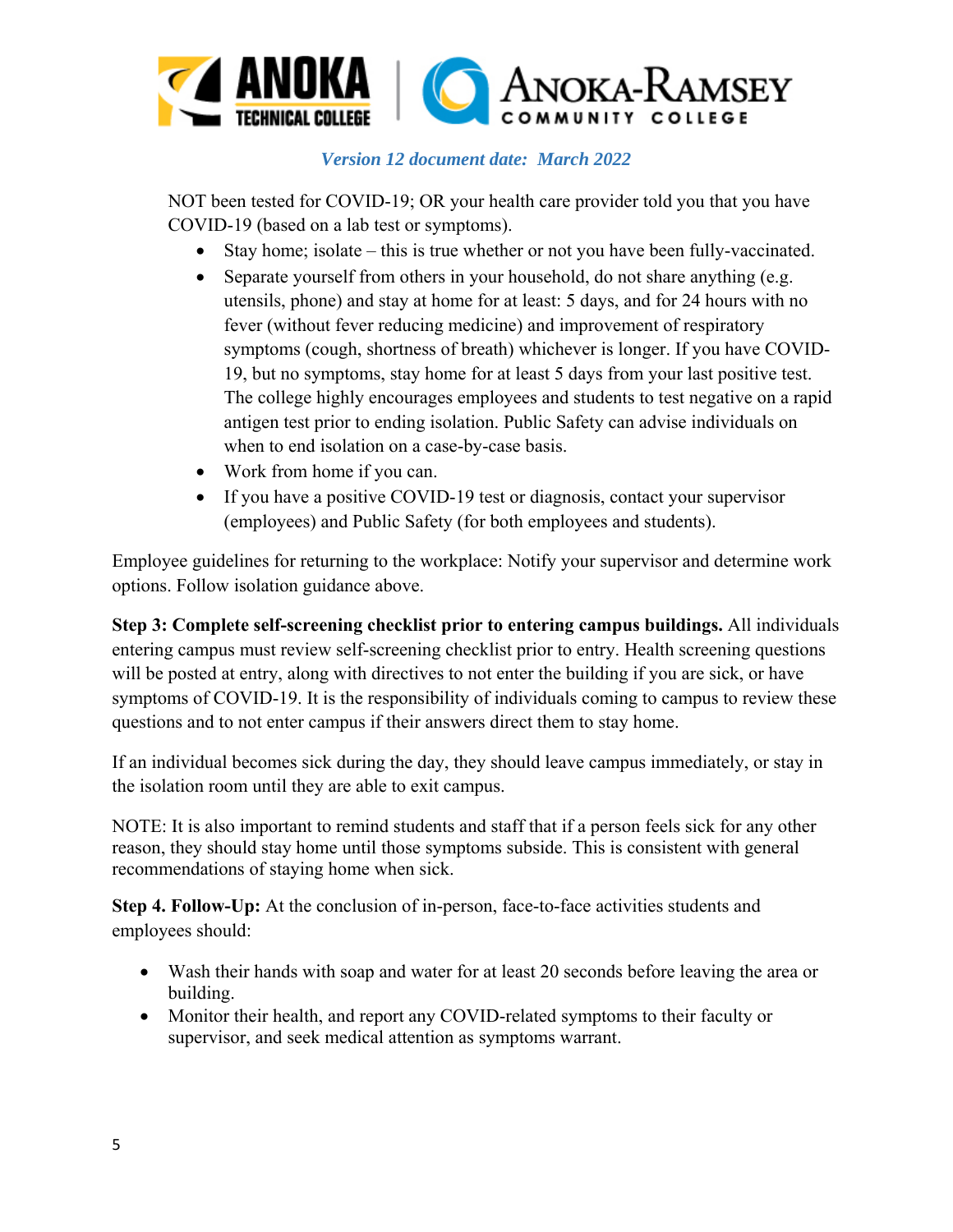

**Step 5: Classroom/Lab/Work centers.** PPE and disinfectant materials will be on hand to support cleanup and skills/tasks. Please direct questions on PPE, disinfecting materials or cleaning schedules to facilities.

#### **Step 6: On campus symptoms/reporting**

**Employee.** If an employee on campus is showing symptoms or is not feeling well, reporting and isolation protocol will be in effect. For employees, the immediate supervisor or manager will be notified. The person who is sick will be directed to leave their work area or classroom (faculty), and instructed to go home immediately, or access the isolation room until they may exit campus, ensuring the safety and well-being of the sick person until they have safely exited the campus. Isolation rooms will be made available at each campus with the assistance of Public Safety. Isolation will be in an area away from others, on a short-term basis until the affected person is able to depart campus safely or with assistance when needed. Contact Public Safety for assistance. Employees will be instructed to self-monitor at home and to contact their healthcare provider for questions/concerns related to their symptoms.

**Student.** When symptoms are apparent with a student while on campus, or a student self-reports they are sick with symptoms while on campus, contact Public Safety. Students who are sick will be directed to leave campus and go home immediately, or access the isolation room until they may exit campus, ensuring the safety and well-being of the sick person until they have safely exited the campus. Isolation rooms will be made available at each campus with the assistance of Public Safety. Isolation will be in an area away from others, on a short-term basis until the affected person is able to depart campus safely or with assistance when needed. Contact Public Safety for assistance. The Minnesota COVID-19 helpline **(651-297-1304 or 1-800-657-3504)** and guidance to contact their individual healthcare provider will be provided for any health concerns/questions related to symptoms.

The guidance above applies to employees or students who become ill while on campus; if a student reports a positive COVID-19 test or confirmed case to you, report the case to Public Safety at COVID19.Health@anokaramsey.edu or COVID19.Health@anokatech.edu. (See Step 2: Reporting COVID-19 Cases and Exposure, above on page 3 for more information on reporting).

*Data practices and privacy considerations apply in all cases where reporting and notification is warranted.*

#### **Sick Leave policies**

**Anoka Technical College and Anoka-Ramsey Community College** through Minnesota State and Minnesota Management and Budget have implemented leave policies that promote workers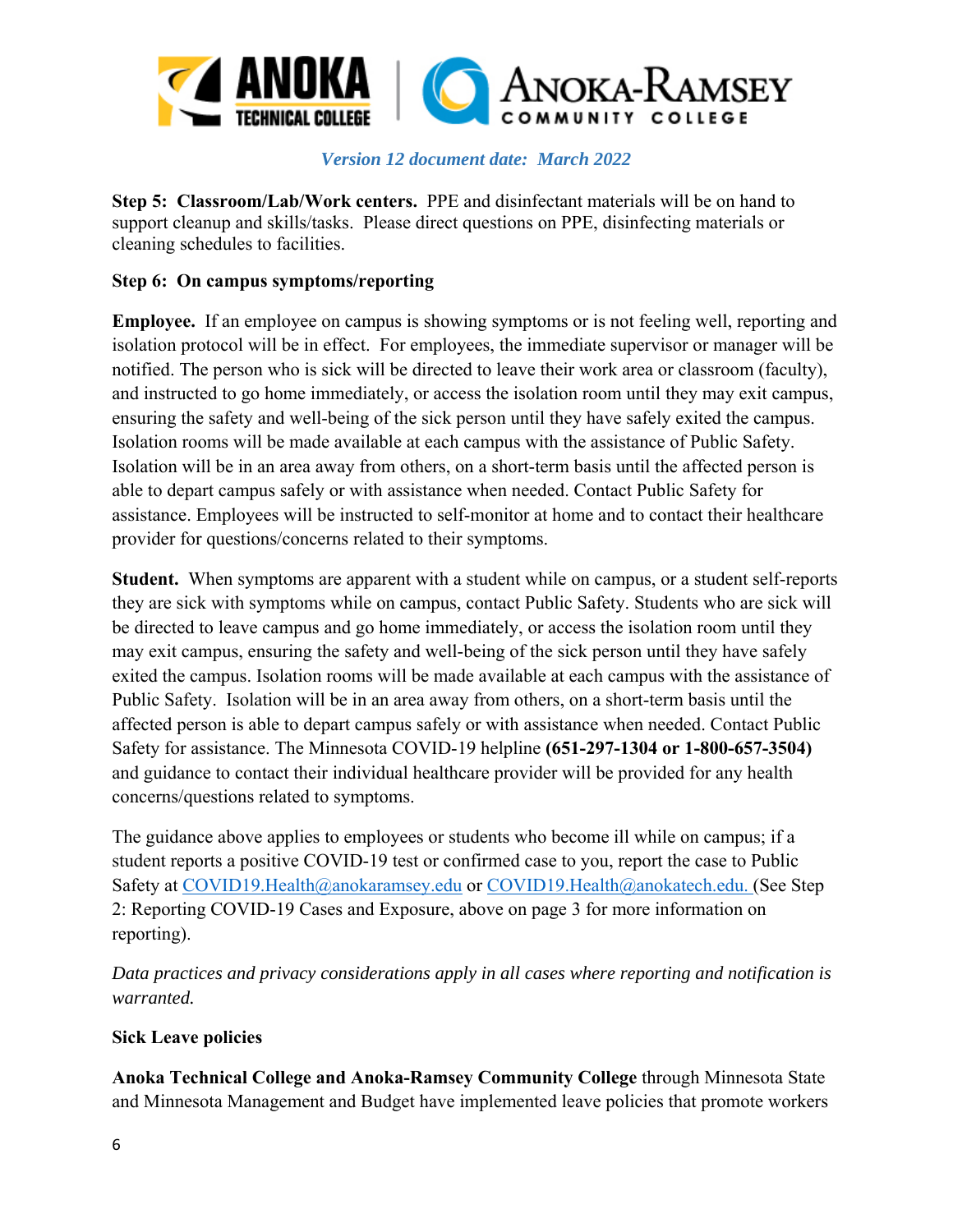

staying at home when they are sick, when household members are sick, or when required by a healthcare provider to isolate or quarantine themselves or a member of their household.

For further clarification on FMLA and Sick leave policies and guidelines refer to these references from MMB and Minnesota State. A critical first step is to consult with your supervisor or instructor for assistance.

#### FMLA guidance

FMLA guidance fact sheet

Sick Leave policy matrix

#### **Americans with Disabilities Act**

Accommodations for workers with underlying medical conditions or who have household members with underlying health conditions have been implemented. Reasonable accommodation and ADA compliance will be adhered to for all persons who are describing a pre-existing condition that affects a skill/task to be performed.

Each campus has a representative who will offer assistance in areas involving ADA assistance and accommodation. In addition, the following hyperlink will provide further clarification and guidance.

#### **ADA Minnesota State**

#### **Handwashing**

Basic infection prevention measures are being implemented at our campuses at all times. Individuals should wash their hands for at least 20 seconds with soap and water frequently throughout the day, but especially at the beginning and end of their time on campus, prior to any mealtimes and after using the restroom. All entrances, work areas, classrooms and restrooms have hand sanitizer in close proximity, and individuals should "foam in and foam out" using sanitizer when using these spaces.

Signage and information sharing will be ongoing during this pandemic period for cleanliness, personal hygiene and disinfecting high touch areas. Please contact Facilities or Public Safety in the event there is a shortage of hygiene supplies or hand sanitizer.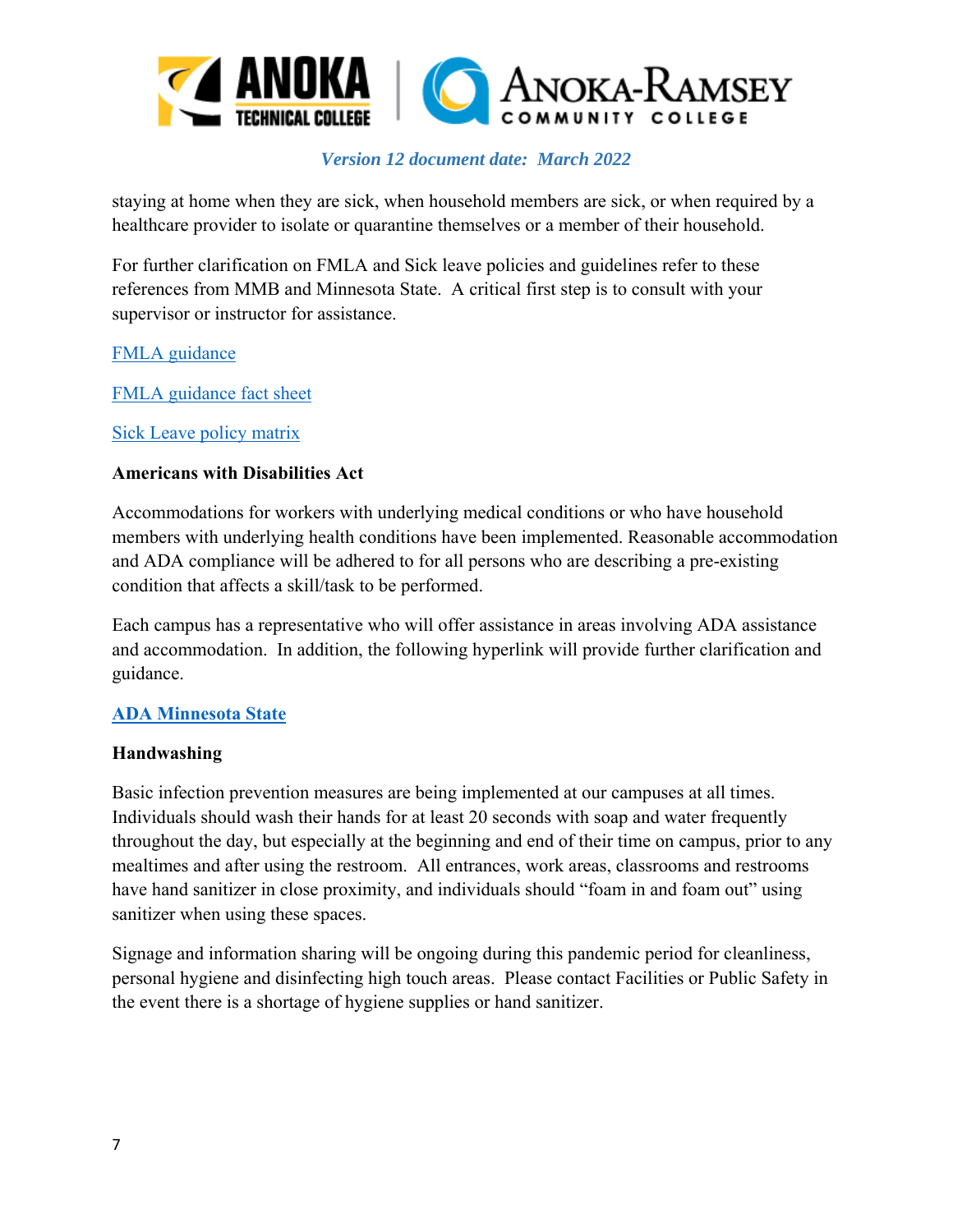

#### **Respiratory etiquette: Cover your cough or sneeze**

Individuals should cover their mouth and nose with their sleeve or a tissue when coughing or sneezing and to avoid touching their face, in particular their mouth, nose and eyes, with their hands. They should dispose of tissues in the trash and wash or sanitize their hands immediately afterward. Respiratory etiquette will be demonstrated on posters and supported by making tissues and trash receptacles available in work and classroom places.

Information will be provided using MDH and CDC guidelines for posters, digital signage and classroom briefings. In addition, the **Minnesota COVID-19 helpline at 651-297-1304 or 1- 800-657-3504** will be shared throughout the campus providing a resource from the CDC for COVID-19 related questions. Posters will be updated as more information is made available.

#### **Masks**

In alignment with recommendations and guidelines from the CDC, MDH, and the Minnesota State Colleges and Universities System, masks are optional on the Anoka-Ramsey and Anoka Tech campuses. Choosing whether or not to wear a mask is an individual decision, and those who are immunocompromised or at high-risk for serious illness are encouraged to consult with their medical provider about whether or not to wear a mask on campus. This mask policy may change if the community level shifts into the "high" category, or in the case of new guidance from the CDC, MDH, or the Minnesota State System Office.

In an effort to ensure access to high-quality masks for those who want them, Public Safety has high-filtration masks available upon request at campus Public Safety offices. If choosing to wear a mask, per CDC guidelines, face coverings should:

- Fit snugly but comfortably
- Completely cover the nose and mouth
- Be secured with headbands, ties or ear loops
- Allow for breathing without restriction
- When reusable, be able to be laundered and machine-dried without damage or change to shape

For more information on types of masks and respirators, see the CDC guidance.

Resources

- Minnesota Department of Health Coronavirus Disease 2019 (COVID-19) (https://www.health.state.mn.us/diseases/coronavirus/index.html)
- Minnesota State COVID-19 Resources
- National Association of the Deaf (https://www.nad.org)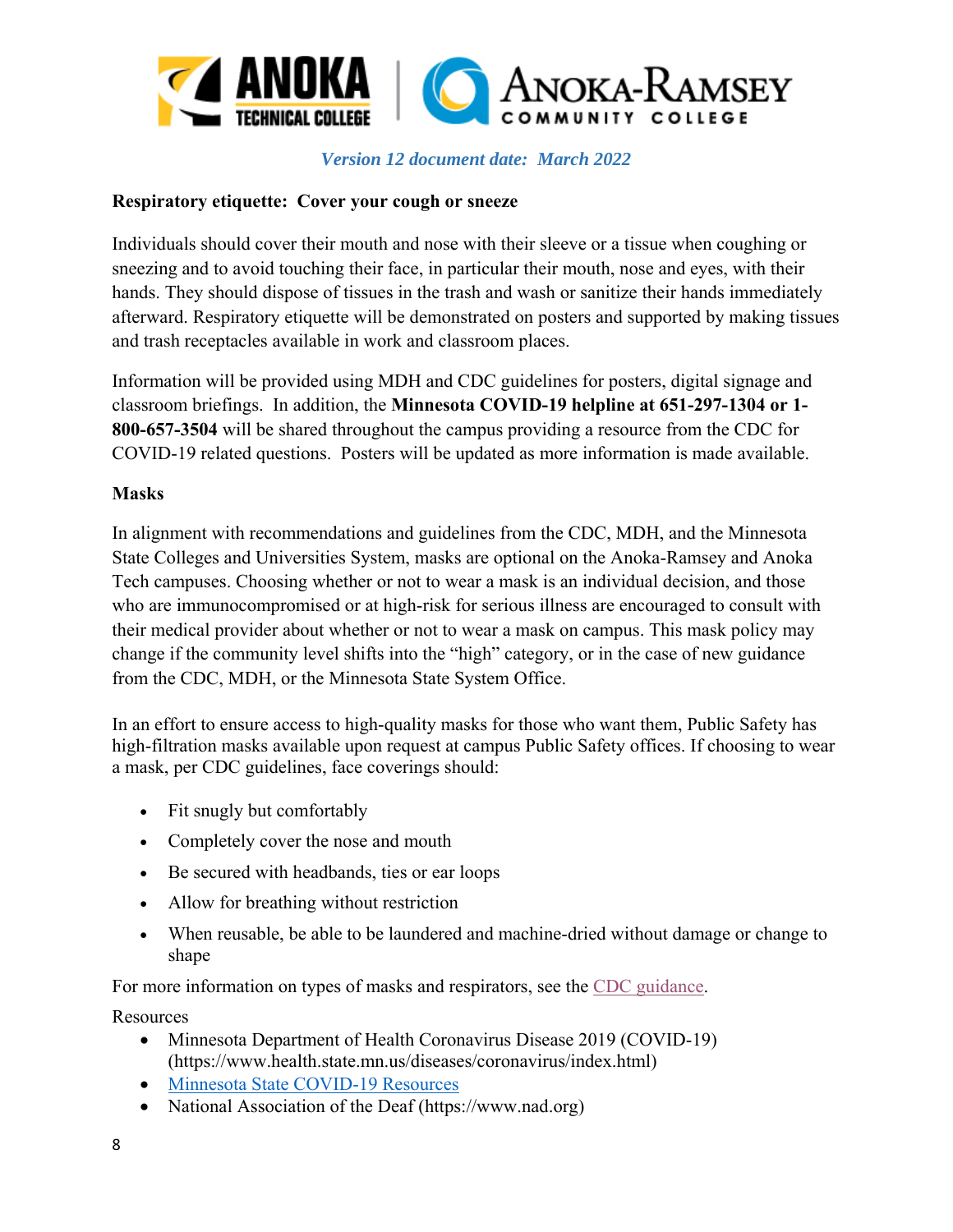

- Minnesota Department of Human Services (https://mn.gov/deaf-hard-of-hearing/)
- Minnesota Commission of the Deaf, Deaf Blind & Hard of Hearing (https//mn.gov/deafcommission)



人际 cloth-face-covering s-information.pdf

> CDC guidance on masks MDH guidance on masks

### **Social distancing and Assigned Seating**

Social distancing remains an important precaution for mitigating transmission of COVID-19. Where possible on campus, social distancing will be encouraged through the following engineering and administrative controls:

- Employees and students will be reminded of access control measures, for safety and security.
- Employees and students are asked to maintain distance between colleagues and visitors, where feasible.
- Flow plans will include signage for foot traffic to **stay to the right** in hallways and corridors.
- Seating arrangements and capacities will be adjusted to promote extra spacing, where feasible. **Faculty are required to assign seats and/or partners to aid in contact tracing and quarantine decisions, if necessary.**
- Meeting hosts are highly-encouraged to conduct meetings virtually.
- Remind team members and students to honor posted signage for closed-off areas on campus.
- Provide teams/students with key contact numbers in the event of an emergency or for questions regarding protocols in place for the COVID-19 pandemic environment.
- Public Safety will provide masks to all faculty and staff by request.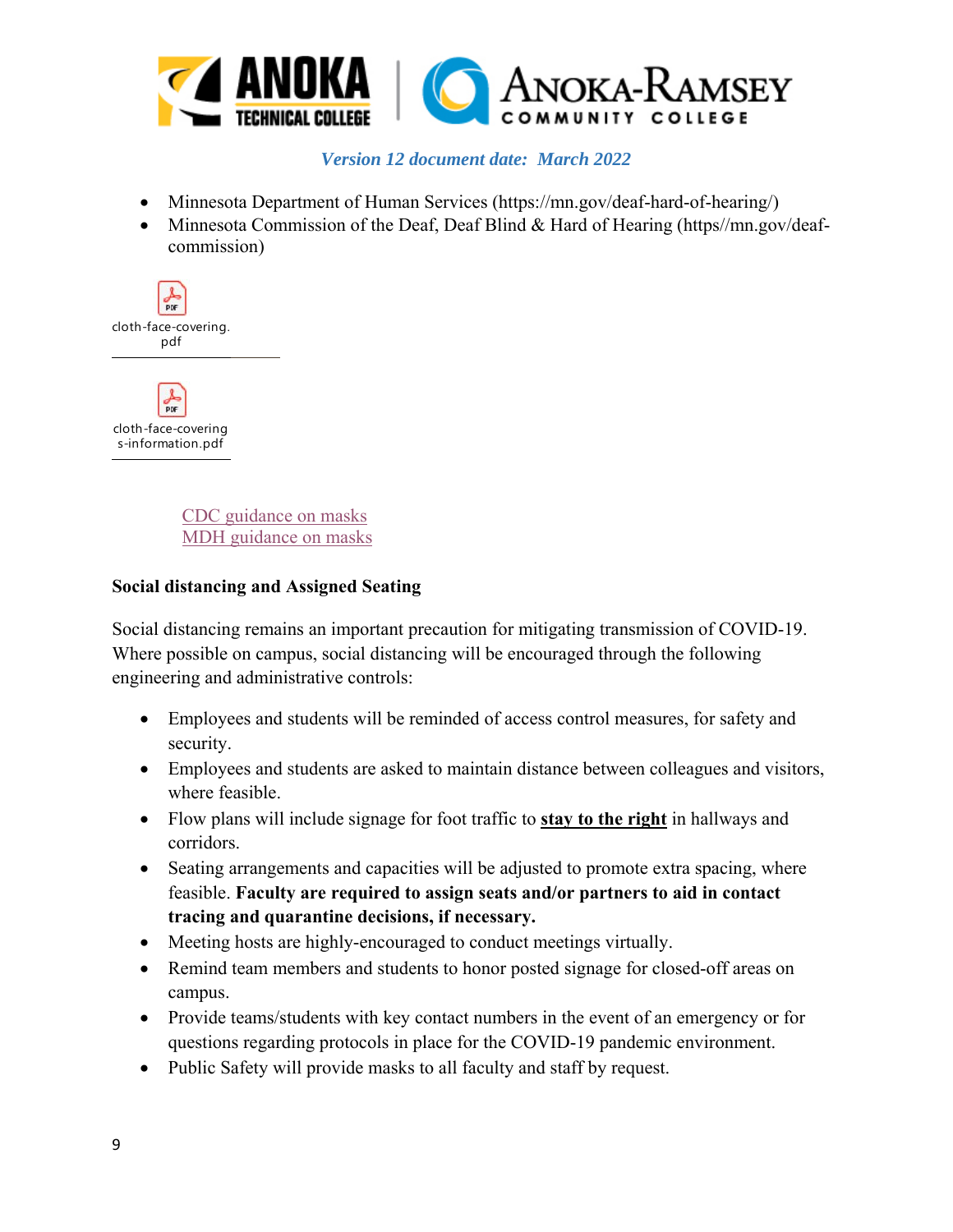

#### **Housekeeping**

Frequent housekeeping practices are being implemented, including routine cleaning and disinfecting of work surfaces, equipment, tools and machinery, vehicles and areas in the campus environment, including classrooms, labs, restrooms, common areas, break rooms, lunch rooms, meeting rooms, and drop-off and pick-up locations. The colleges will follow the CDC recommendations on cleaning and disinfection.



Cleaning/Disinfecting guidelines

## **Cleaning and disinfecting products (see below attached for facility specific products and safe handing)**

- Use soap and water or another detergent to clean dirty items. Then, use a disinfectant.
- Use an EPA-registered household disinfectant and follow the manufacturer's instructions to ensure safe and effective use of the product. Many products recommend:
	- o Keeping the surface wet for a period of time (see the product label).
	- o Wearing gloves and ensuring good ventilation during use of the product.
- Check to ensure the product is not past its expiration date.
- Follow manufacturer's instructions for application and proper ventilation. Never mix household bleach with ammonia or any other cleanser.
- Use eye protection or have immediate access to an eye-wash station.
- Director of Facilities will provide oversight and supervision on all campus cleaning/disinfecting.

# **CLASSROOM/LAB CLEANING/DISINFECTING**

- Cleaning supplies for wipe downs will be provided as needed in classrooms for voluntary use by faculty and students, and PPE will be used as appropriate.
- Only use campus-provided cleaning supplies/sanitizer; if you have questions contact Facilities.
- Facilities will complete cleaning during their routine cleaning schedule.

# **CONFIRMED COVID-19 CASE PROTOCOL**

The policy of **ATC and ARCC** is to follow Minnesota Department of Health (MDH) and local health department guidance and direction on informing workers if they have been exposed to a person with COVID-19 on campus, requiring them to quarantine. In many cases, those who are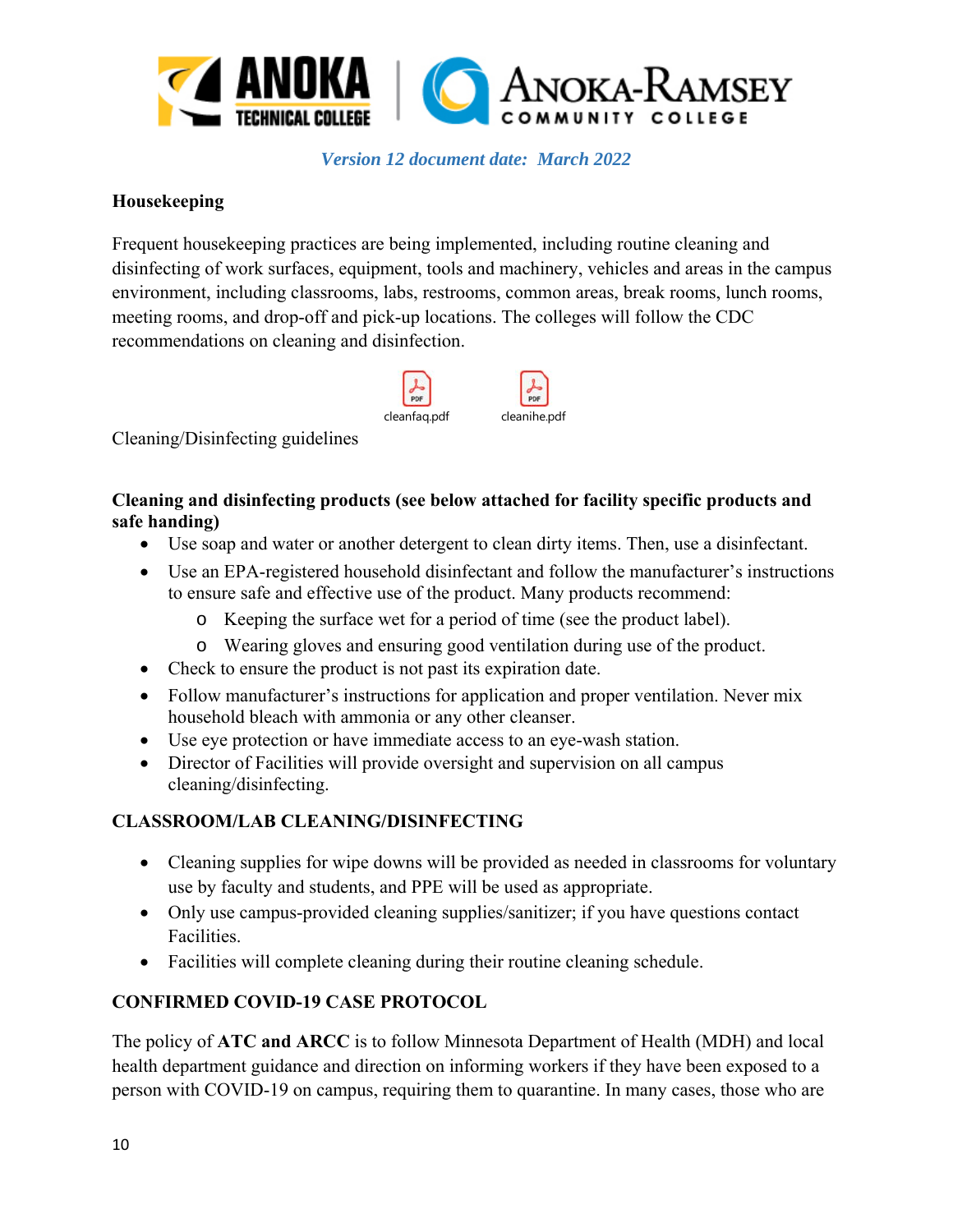

fully-vaccinated will not need to quarantine. MDH is the lead agency for confirmed cases of COVID-19, and they enact contact tracing and investigation of confirmed cases. Reports of a confirmed case of COVID-19 should be made to supervisors and to Public Safety at COVID19.Health@anokaramsey.edu or COVID19.Health@anokatech.edu.

In the event a portion of the campus may be closed down, applicable signage and flow plans will be followed to prevent access to that area until deep cleaning and disinfecting has taken place. Further direction will be provided by Public Safety working in liaison with our community partners for a successful recovery plan when necessary.

In addition, MDH will partner with the college on:

- Contact tracing.
- Notification of contacts.
- Notifications to student and other campus communities.
- **Press releases.**
- Recommendations and duration of dismissal **IF** warranted.
- Ensuring access to contact lists of attendees of courses and other events.

The college will protect the privacy of students/workers' health status and health information following HIPAA and privacy act guidelines.

#### **HIPAA link**

#### **Cluster Management/Surge Planning**

In the case of a cluster of three or more COVID-19 cases within 14 days that are linked to an activity on campus or campus event, or determined infectious on campus, that impact the college community, the colleges will work with MDH on an appropriate response based on the circumstances of the cluster.

#### **Community Spread**

MDH will work with Public Safety to determine whether a community spread is considered to be minimal, moderate, or substantial. MDH and local health officials will provide guidance and assist in campus planning during these incidents, with decisions being made in consideration of MDH's Recommendations for Different Scenarios of COVID-19 Transmission Among Higher Education Institutions. Appropriate communications to the campus population will be made through the President's office.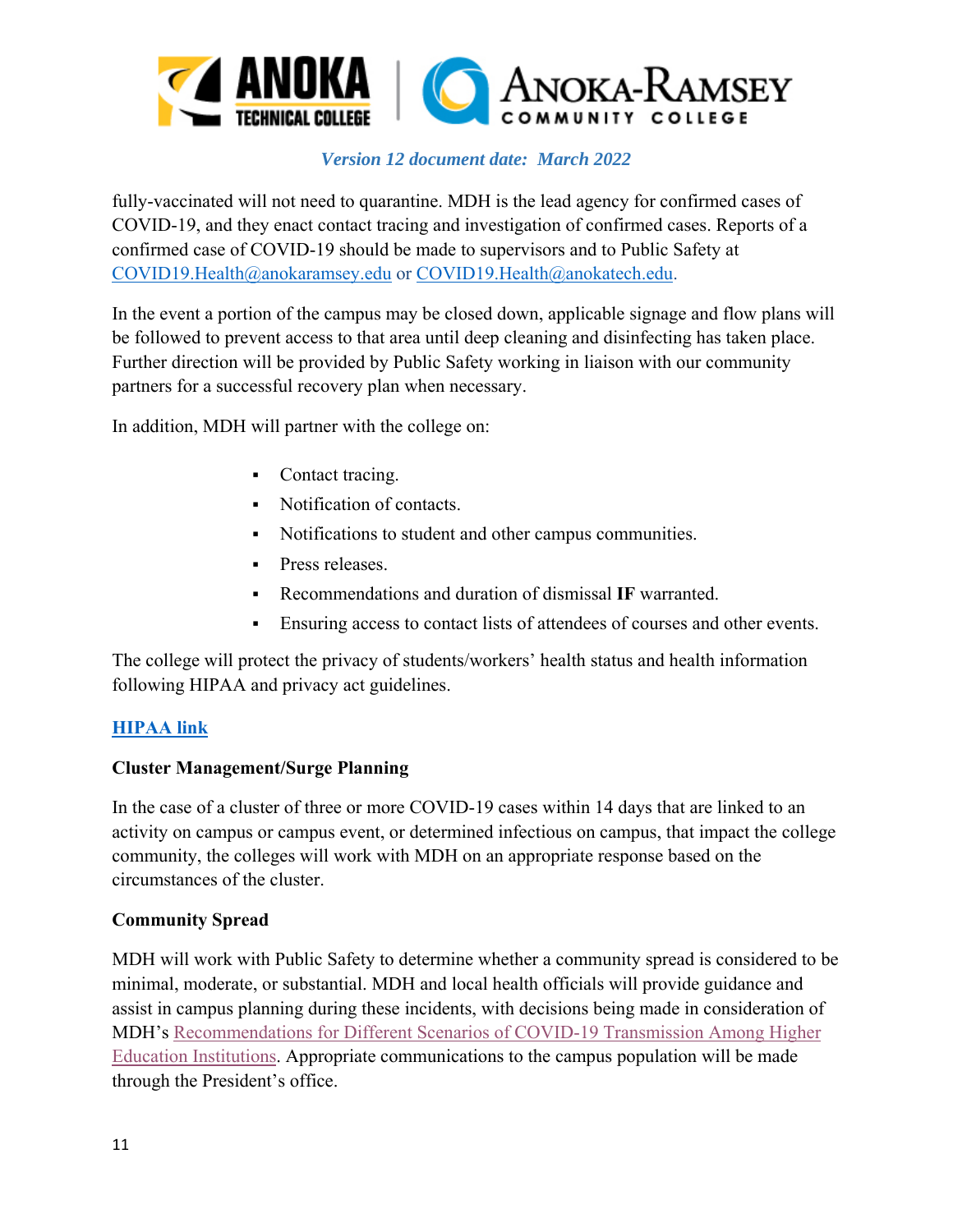

#### **Communications and Training**

This Plan was also communicated via email to all supervisors to include necessary training and helpful links. Additional communication and training will be ongoing using email and website postings. Training information will be provided through Public Safety using a "train-the-trainer" format. Any updates/changes to this plan and any additional training will be provided to all employees and students. Leaders and supervisors are to monitor how effective the program has been implemented through communication with team members and students through supervisors and instructors on a daily basis before work/class. Employees and students are to work through this new program together and update the communication strategies and training as necessary.

Contact Public Safety with any updates to this plan, and email/call for guidance or information.

This plan has been certified by **Anoka Technical College and Anoka-Ramsey Community College** leadership. This plan is subject to changes, and will be updated as necessary.

Certified by:

Kent Horson

**Kent Hanson, Ph.D. President Anoka Technical College and Anoka-Ramsey Community College** 

*History:*

*5.19.20 Plan certified for return to instruction in limited circumstances per Executive Order 20-52.* 

*5.21.20 Clarified that meetings of more than ten people are prohibited without a written exception from the president. Added document to appendix referencing this ability under Executive Order 20-52.* 

*5.28.20 Added requirement for programs to complete the Return to Campus Instruction Request and have it approved prior to on-campus instruction.*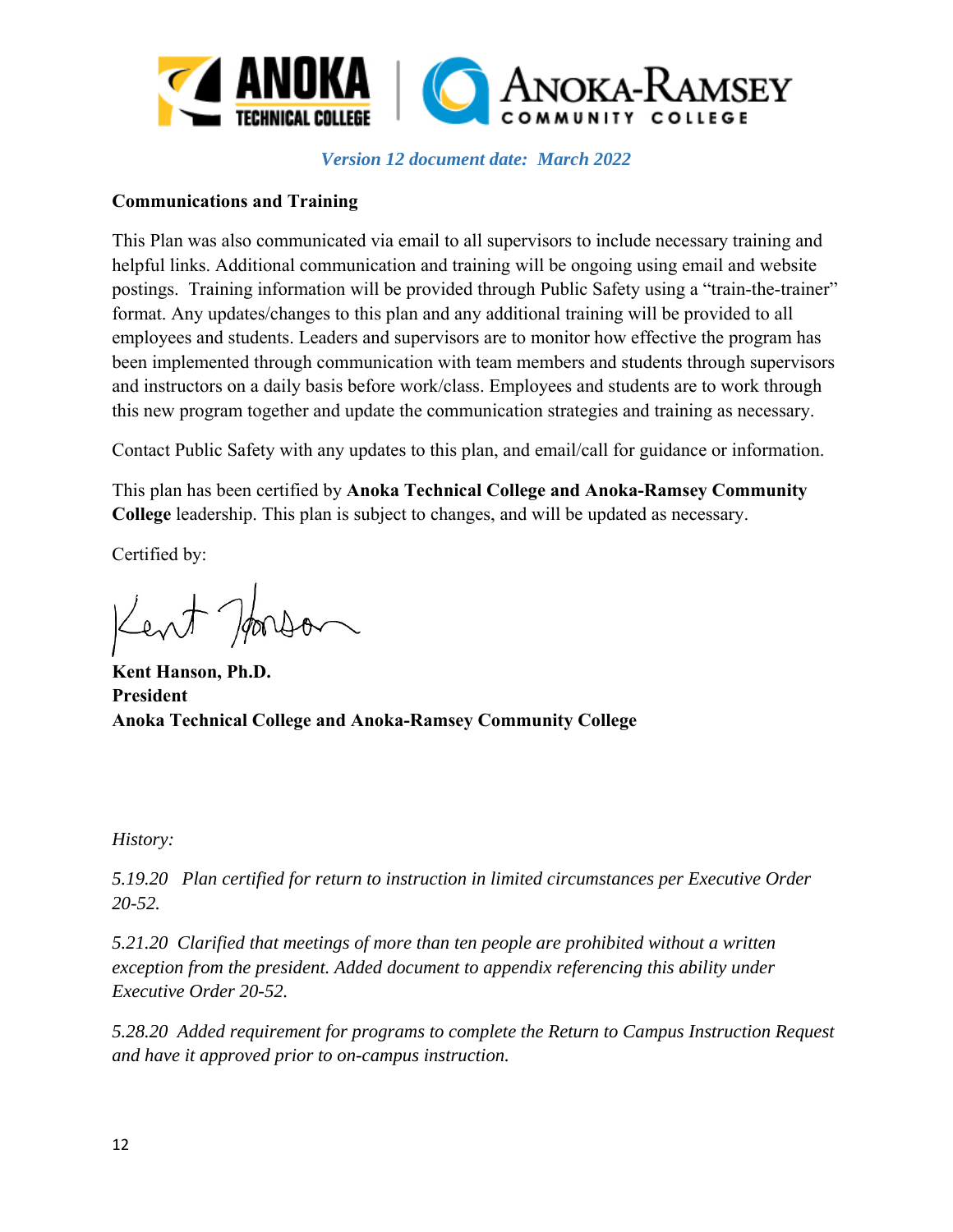

*7.31.20 Substantial updates for fall term, to reflect new guidance in Executive Orders 20-74 and 20-81 (requiring face coverings), and MDH Guidance for Mitigating COVID-19 at Higher Education Institutions, and systemwide screening requirements.* 

*8.5.20 Updated to include Minnesota COVID Helpline number and MDH quarantine guidance, clarify reporting language, and add designated entry locations.* 

*12.17.20 Added references to recent executive orders and updated MDH guidance, footnote on continuing 14-day quarantine for close contacts, updated building access and hours, and minor language edits.* 

*6.15.21 Updated to reflect lifting of most Executive Order restrictions/requirements, including mask wearing. Added additional vaccination information and aligned plan with newly-issued MDH guidelines and recommendations for higher education institutions.* 

*7.9.21 Updates in alignment with the expiration of peacetime emergency declaration and remaining Executive Order requirements; removed references to COVID leave policy and requirement to fill out safety plan for on-campus courses, replaced relevant Executive Orders with links to MDH guidance documents; other technical updates and edits.* 

*8.2.21 Updated to reinstate mask requirement for all individuals in all campus buildings, per change in CDC, MDH, and Minn State guidance/requirements. Deleted reference to 15 minutes as measure of close contact. Removed references to "cloth" as the preferred/assumed face covering/mask.* 

*8.17.21 Updated to reflect MMB vaccination requirement for employees, add references to MMB policies on vaccination and masking; add MMB and Minn State requirements to list of agencies college follows in COVID-19 response; added "Step 2" on reporting to clarify when and how employees report COVID-19 cases, added requirement of assigned seating in classrooms; other minor clarifying language changes.* 

*1.10.22 Updated to add limited student vaccination requirement; reinstate requirement for approval of certain in-person extracurricular event/activities; clarify isolation and quarantine language; remove appendix on entry doors; remove and/or replace broken links.* 

*3.4.22 Updated to reflect the rescinding of the mask policy at the colleges, and to clarify language and update broken or updated links.*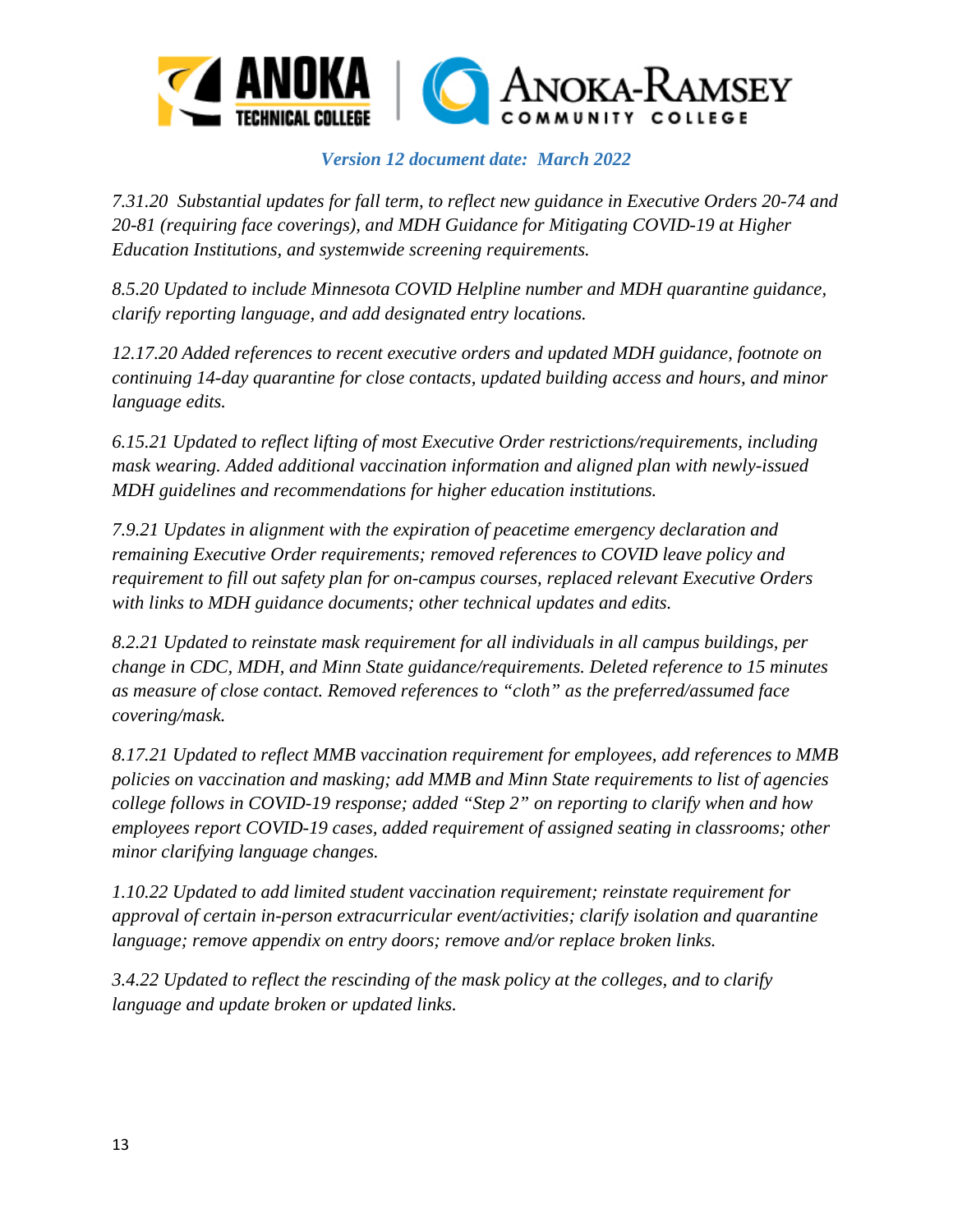

**Appendix A – Training/Guidance for developing a COVID-19 Preparedness Plan General**  www.cdc.gov/coronavirus/2019-nCoV www.health.state.mn.us/diseases/coronavirus https://www.health.state.mn.us/diseases/coronavirus/facecover.html www.osha.gov www.dli.mn.gov www.osha.gov/Publications/OSHA3990.pdf **Links to MDH Higher Education Guidance Documents:** https://www.health.state.mn.us/diseases/coronavirus/schools/ihe.html https://www.health.state.mn.us/diseases/coronavirus/schools/guideihe.pdf https://www.health.state.mn.us/diseases/coronavirus/schools/iherecs.pdf https://www.health.state.mn.us/diseases/coronavirus/schools/ihecases.pdf **Handwashing**  www.cdc.gov/handwashing/when-how-handwashing.html www.cdc.gov/handwashing https://youtu.be/d914EnpU4Fo **Respiratory etiquette: Cover your cough or sneeze**  www.cdc.gov/coronavirus/2019-ncov/prevent-getting-sick/prevention.html www.health.state.mn.us/diseases/coronavirus/prevention.html www.cdc.gov/healthywater/hygiene/etiquette/coughing\_sneezing.html **Social distancing**  www.health.state.mn.us/diseases/coronavirus/businesses.html